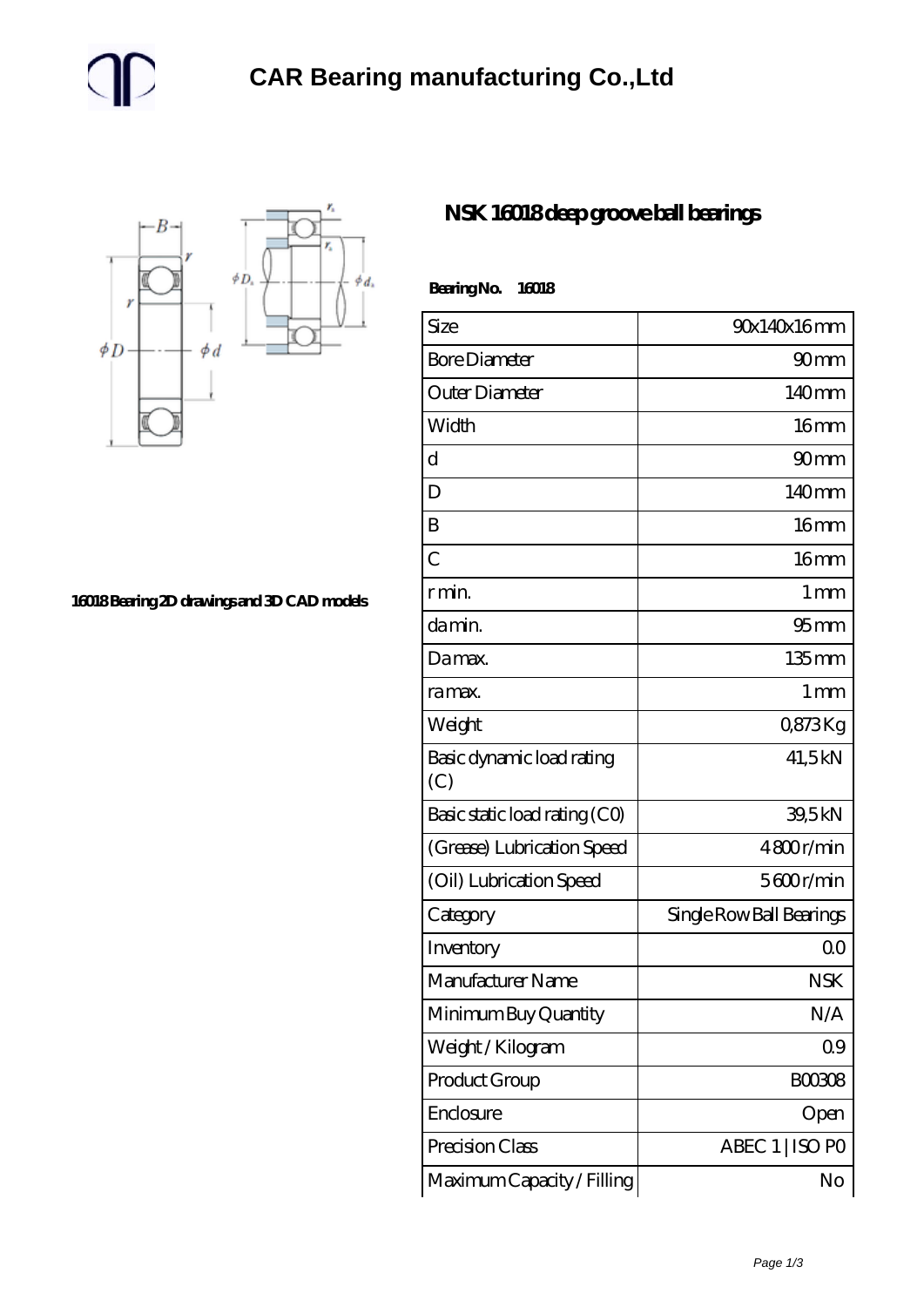

| Slot                             |                                                                                                                                                                               |
|----------------------------------|-------------------------------------------------------------------------------------------------------------------------------------------------------------------------------|
| Rolling Element                  | <b>Ball Bearing</b>                                                                                                                                                           |
| Snap Ring                        | No                                                                                                                                                                            |
| <b>Internal Special Features</b> | No                                                                                                                                                                            |
| Cage Material                    | Steel                                                                                                                                                                         |
| Internal Clearance               | CO-Medium                                                                                                                                                                     |
| Inch - Metric                    | Metric                                                                                                                                                                        |
| Long Description                 | 90MM Bore; 140MM<br>Outside Diameter; 16MM<br>Outer Race Diameter;<br>Open; Ball Bearing; ABEC 1<br>ISO PO, No Filling Slot; No<br>Snap Ring, No Internal<br>Special Features |
| Category                         | Single Row Ball Bearing                                                                                                                                                       |
| <b>UNSPSC</b>                    | 31171504                                                                                                                                                                      |
| Harmonized Tariff Code           | 8482105068                                                                                                                                                                    |
| Noun                             | Bearing                                                                                                                                                                       |
| Keyword String                   | Ball                                                                                                                                                                          |
| Manufacturer URL                 | http://www.nskamericas.co<br>m                                                                                                                                                |
| Weight/LBS                       | 1.984                                                                                                                                                                         |
| Outer Race Width                 | 063Inch   16Millimeter                                                                                                                                                        |
| Outside Diameter                 | 5512Inch   140Millimeter                                                                                                                                                      |
| Bore                             | 3543Inch   90Millimeter                                                                                                                                                       |
| bore diameter:                   | 90 <sub>mm</sub>                                                                                                                                                              |
| closure type:                    | Open                                                                                                                                                                          |
| outside diameter:                | 140mm                                                                                                                                                                         |
| internal clearance:              | Normal Clearance                                                                                                                                                              |
| overall width:                   | 16 <sub>mm</sub>                                                                                                                                                              |
| manufacturer upc number:         | 029176087608                                                                                                                                                                  |
| bore type:                       | Round                                                                                                                                                                         |
| <b>SRI</b>                       | 616                                                                                                                                                                           |
| hidYobi                          | 16018                                                                                                                                                                         |
|                                  |                                                                                                                                                                               |